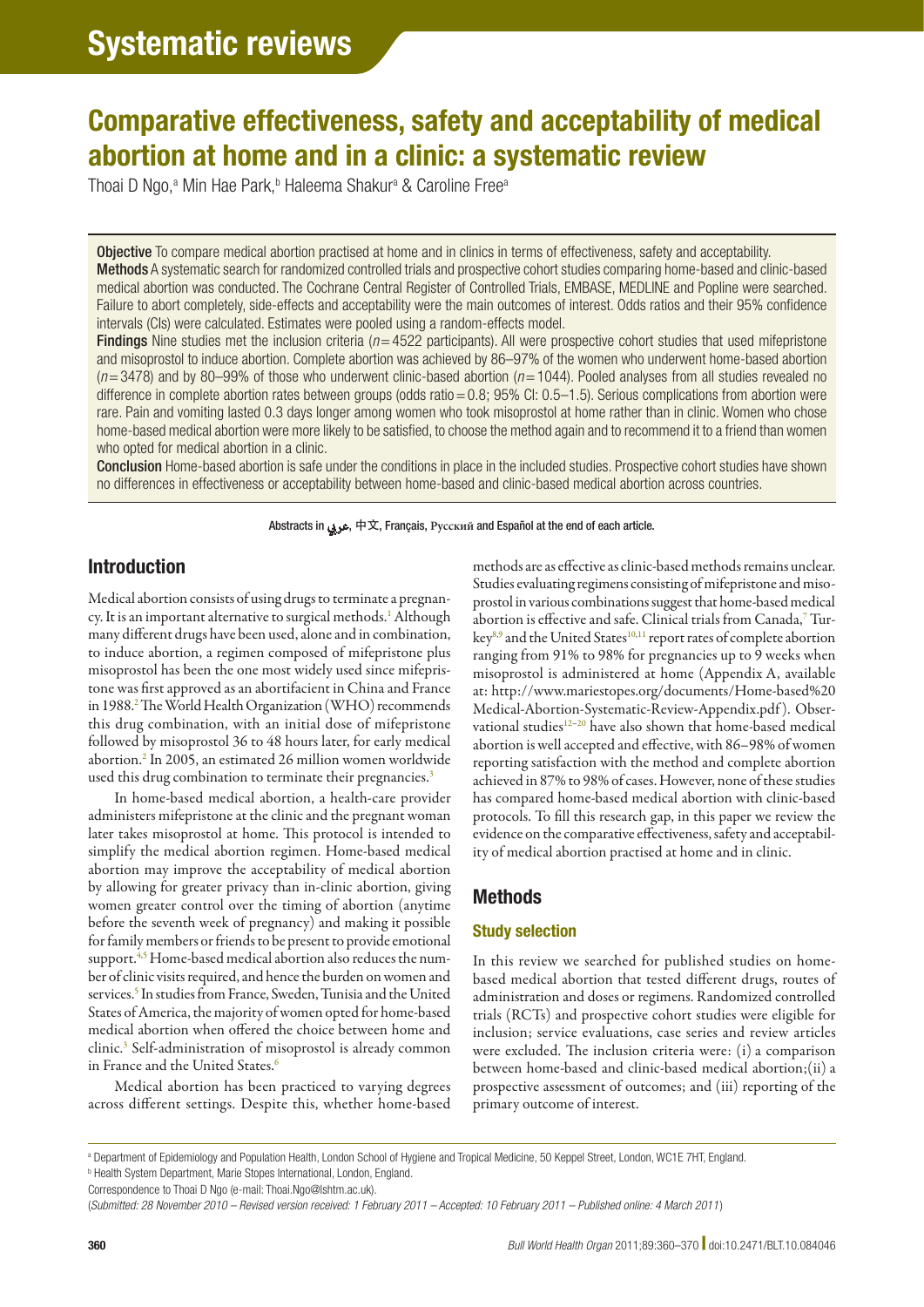| <b>Search</b>  | <b>Medline</b>                                                                                                                                                                                                                                                                                                                                                                                              | <b>Embase</b>                                                                                                                                                                                                                                                                                                                                                                                               | <b>Popline</b>                                                                                                                                                                                | <b>Cochrane central register of</b><br>controlled trials                                                                                                                                                          |
|----------------|-------------------------------------------------------------------------------------------------------------------------------------------------------------------------------------------------------------------------------------------------------------------------------------------------------------------------------------------------------------------------------------------------------------|-------------------------------------------------------------------------------------------------------------------------------------------------------------------------------------------------------------------------------------------------------------------------------------------------------------------------------------------------------------------------------------------------------------|-----------------------------------------------------------------------------------------------------------------------------------------------------------------------------------------------|-------------------------------------------------------------------------------------------------------------------------------------------------------------------------------------------------------------------|
|                | exp abortion, induced/ OR<br>abortion.mp OR pregnancy<br>termination.mp OR termination<br>of pregnancy.mp                                                                                                                                                                                                                                                                                                   | exp abortion/ OR exp medical<br>abortion/ OR abortion.mp.<br>OR exp induced abortion/ OR<br>pregnancy termination.mp. OR<br>exp pregnancy termination/ OR<br>termination of pregnancy.mp                                                                                                                                                                                                                    | abortion/ medical abortion/<br>induced abortion/ pregnancy<br>termination/ termination of<br>pregnancy                                                                                        | abortion OR medical abortion OR<br>induced abortion OR pregnancy<br>termination OR termination of<br>pregnancy                                                                                                    |
| $\overline{2}$ | Mifepristone.mp. OR exp<br>Mifepristone/ OR misoprostol.<br>mp. OR exp Misoprostol/<br>OR methotrexate.mp. OR<br>exp Methotrexate/ OR exp<br>Dinoprost/ OR dinoprost*.mp<br>OR carboprost.mp. OR exp<br>Carboprost/ OR sulprostone.<br>mp OR gemeprost.mp OR<br>meteneprost.mp OR lilopristone.<br>mp OR onapristone.mp OR<br>epostane.mp OR exp Oxytocin/<br>OR oxytocin.mp OR RU 486.mp<br>OR mifegyne.mp | Mifepristone.mp. OR exp<br>mifepristone/ OR misoprostol.<br>mp. OR exp Misoprostol/<br>OR methotrexate.mp. OR<br>exp Methotrexate/ OR exp<br>Dinoprost/ OR dinoprost*.mp<br>OR carboprost.mp. OR exp<br>Carboprost/ OR sulprostone.<br>mp OR gemeprost.mp OR<br>meteneprost.mp OR lilopristone.<br>mp OR onapristone.mp OR<br>epostane.mp OR exp Oxytocin/<br>OR oxytocin.mp OR RU 486.mp<br>OR mifegyne.mp | Mifepristone/ Misoprostol/<br>Methotrexate/Dinoprost*/<br>Carboprost/ sulprostone /<br>gemeprost / meteneprost /<br>lilopristone / onapristone /<br>epostane / Oxytocin/ RU 486 /<br>mifegyne | Mifepristone OR Misoprostol OR<br>Methotrexate OR Dinoprost* OR<br>Carboprost OR sulprostone OR<br>gemeprost OR meteneprost OR<br>lilopristone OR onapristone OR<br>epostane OR Oxytocin OR RU<br>486 OR mifegyne |
| 3              | home.mp OR (home adj2<br>use*).mp OR (home adj2<br>administrat*).mp                                                                                                                                                                                                                                                                                                                                         | exp home/ OR home.mp OR<br>(home adj2 use*).mp OR (home<br>adj2 administrat*).mp                                                                                                                                                                                                                                                                                                                            | home / home use* / home<br>administrat*                                                                                                                                                       | home OR home use* OR home<br>administrat*                                                                                                                                                                         |
|                | 1 AND 2 AND 3                                                                                                                                                                                                                                                                                                                                                                                               | 1 AND 2 AND 3                                                                                                                                                                                                                                                                                                                                                                                               | 1 AND 2 AND 3                                                                                                                                                                                 | 1 AND 2 AND 3                                                                                                                                                                                                     |
| <b>Results</b> | 88                                                                                                                                                                                                                                                                                                                                                                                                          | 104                                                                                                                                                                                                                                                                                                                                                                                                         | 108                                                                                                                                                                                           | 17                                                                                                                                                                                                                |

#### <span id="page-1-0"></span>Table 1. List of databases and search termsª used in systematic review of studies comparing home-based and clinic-based medical abortion

a Unless otherwise stated, search terms are free text terms; expindicates exploded MeSH term; adj indicates adjacency; asterisk (\*) indicates unlimited truncation.

## **Participants**

Participants of interest were women of reproductive age (15–49 years) in resource-rich or resource-limited settings who were seeking an abortion.

## **Outcomes**

The primary outcome was the proportion of successful abortions (i.e. complete evacuation of the uterine contents without surgery). Other outcomes of interest were acceptability and the development of side-effects, which included bleeding, vomiting, diarrhoea, fever, pain and infection. Mortality was expected to be low.<sup>[2](#page-9-1)</sup> There were three common measures of acceptability: satisfaction with the method, likelihood of choosing it again and likelihood of recommending it to a friend.<sup>21</sup>

## Search strategy

We developed a search strategy based on search terms and filters used by the Cochrane Fertility Regulation Group<sup>22</sup> [\(Table](#page-1-0) 1). Ovid MEDLINE (1950–December 2009), EMBASE (1980–2010), Popline (2004–2010) and the Cochrane Central Register of Controlled Trials (1990–2010) were searched electronically. The following web sites were hand

searched for relevant publications: Marie Stopes International, Ipas, Gynuity, Population Council, the International Consortium for Medical Abortion and Google Scholar. Searching was limited to publications from 1990 or later. No limits were placed on language.

#### Validity assessment

Open-label trials and prospective cohort studies were eligible for inclusion. Studies were excluded if outcome data were collected retrospectively.

#### Study quality

Studies were assessed for quality based on a scale adapted from the Newcastle−Ottawa Scale. They were awarded points based on:

- i) Selection bias: "A" if same inclusion criteria for both study arms and "I" if different eligibility criteria for each study arm or if criteria unclear;
- ii) Control for confounders: "A" if study controlled for gestational age in design/analysis (gestational age is an important confounder; previous reviews have indicated lower efficacy in more advanced pregnancies); $23 \text{ }^{\circ}$  $23 \text{ }^{\circ}$ I" if no adjustment for confounders or this unclear.
- iii) Assessment of gestational age: "A" if gestational age determined according to standard protocol (i.e. interview, bimanual exam and/or ultrasound); "I" if not assessed or inadequately assessed; and
- iv) Adequacy of follow-up: "A" if all study participants accounted for or if ≤10% lost to follow up; "I" if no description of those lost to follow-up and if drop-out rate >10%.

To be categorized as high quality, studies had to score positively on selection bias, assessment of gestational age and adequacy of follow-up, as we felt that these three categories could have the most direct influence on the outcomes and study design.

## Data abstraction

Two independent reviewers screened and extracted the data using a pre-designed form. A researcher who fluently spoke French and English translated the Frenchlanguage papers. We made three attempts within one month to contact the authors of studies whose eligibility for inclusion depended on unpublished information.

We recorded the number of women recruited to each intervention group and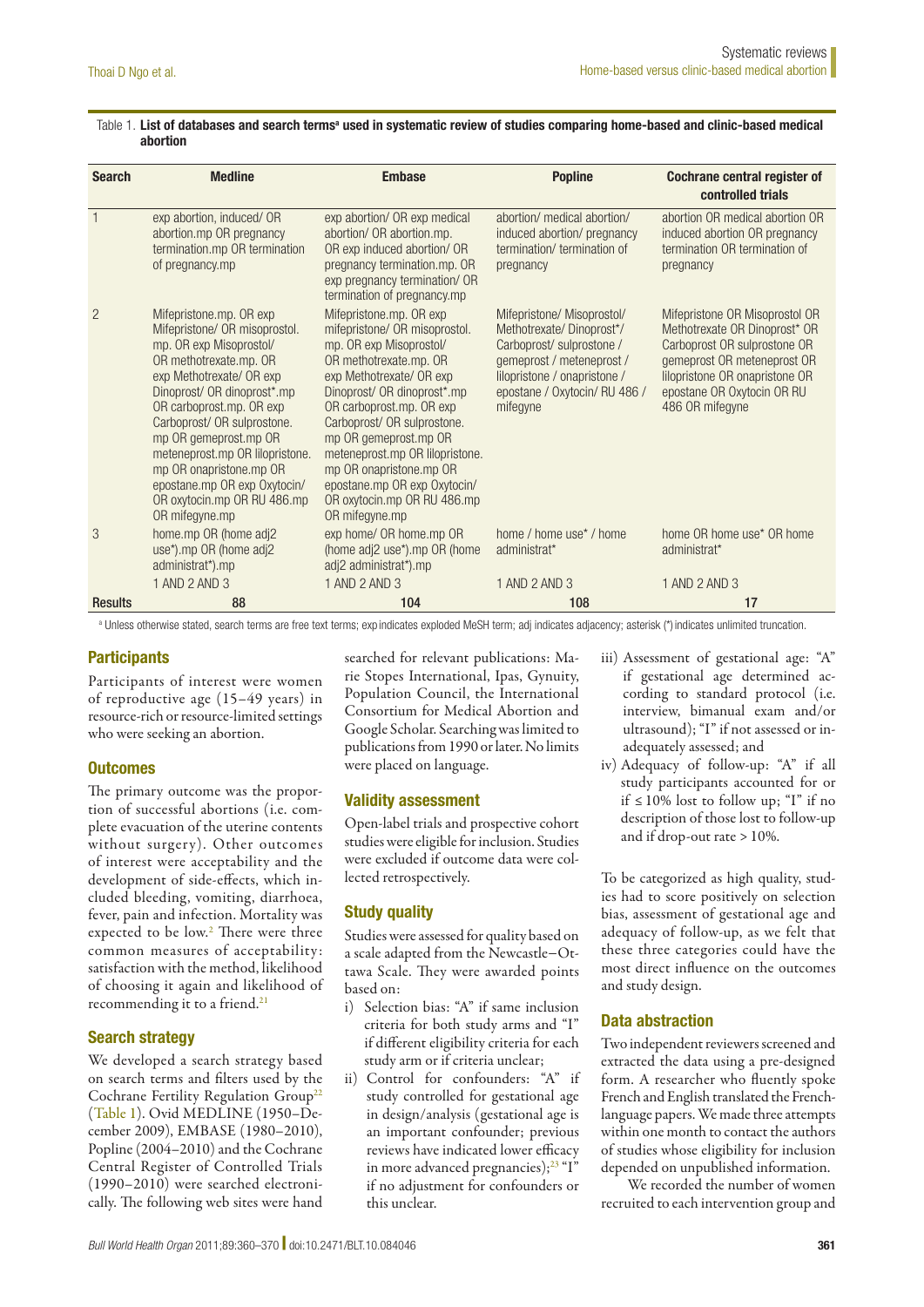<span id="page-2-0"></span>



a These studies involved medical abortion at home and in clinic but did not compare outcomes by home versus clinic status; data for this comparison were unavailable.

the number of complete abortions. The drugs used, dose and route of administration were noted, along with each study's inclusion and exclusion criteria. We used study participant characteristics at baseline and inclusion/exclusion criteria to qualitatively assess clinical heterogeneity.

# Data synthesis

The principal measure of effect was the odds of having a successful medical abortion at home relative to the odds of having a successful medical abortion in clinic and the 95% confidence interval (CI) of this odds ratio (OR). We calculated the odds of having a successful abortion using the number of women recruited for each study and an intention-to-treat approach. We synthesized effectiveness in a meta-analysis, specifying a random-effects model to produce a pooled OR and CI. This model was selected a priori to incorporate the effect of trial heterogeneity among prospective studies from different settings. Statistical heterogeneity was assessed using  $\chi^2$  tests and  $I^2$  statistics. The following sensitivity analyses were carried out: (i) separate analysis of high-quality studies to explore the effect of biases on study heterogeneity; (ii) analyses by maximum gestational age, and (iii) analyses by resource-rich versus resource-limited study setting.

We present a forest plot showing relative risks and 95% CIs for the primary outcome. Owing to the small number of studies included in the data synthesis, we did not assess publication bias. Analyses were carried out using Stata version 11 (StataCorp. LP, College Station, USA).

# **Results**

# Description of included studies

Nine studies were included in this review ([Fig.](#page-2-0) 1) (one study was conducted in both Tunisia and Viet Nam and we present the findings separately for each setting). All were prospective cohort studies and included a total of 4522 participants (3478 home users,  $1044$  clinic users) ([Table](#page-3-0) 2). The studies were carried out in Albania (*n*=409), France (*n*=714 women), India (*n*=599), Nepal (*n*=400), Tunisia (*n*=518), Turkey (*n*=208) and Viet Nam (*n* = 1674), between 1997<sup>[24](#page-10-9)</sup>-2008.<sup>25[,31](#page-10-11)</sup>

# Study participants

The mean age of study participants ranged from 24.7 to 32.2 years. The maximum gestational age was 56 days in seven studies and 49 days in the two French studies. Gestational age was assessed by last menstrual period (LMP) and confirmed by clinical examination.

One Vietnamese study<sup>30</sup> reported that home users were more educated and had a lower gestational age and higher gravidity on average, and that fewer of them were primigravidas when compared with clinic users. An Indian study reported that home users were 1.6 years older on average than clinic users  $(P=0.008).^{25}$  $(P=0.008).^{25}$  $(P=0.008).^{25}$ The Tunisian study indicated that women using the home-based abortion method were more educated than those who opted for a clinic-based method.<sup>28</sup> One study did not compare participant characteristics at baseline.<sup>27</sup>

# Interventions

In all studies, oral mifepristone and misoprostol were used in combination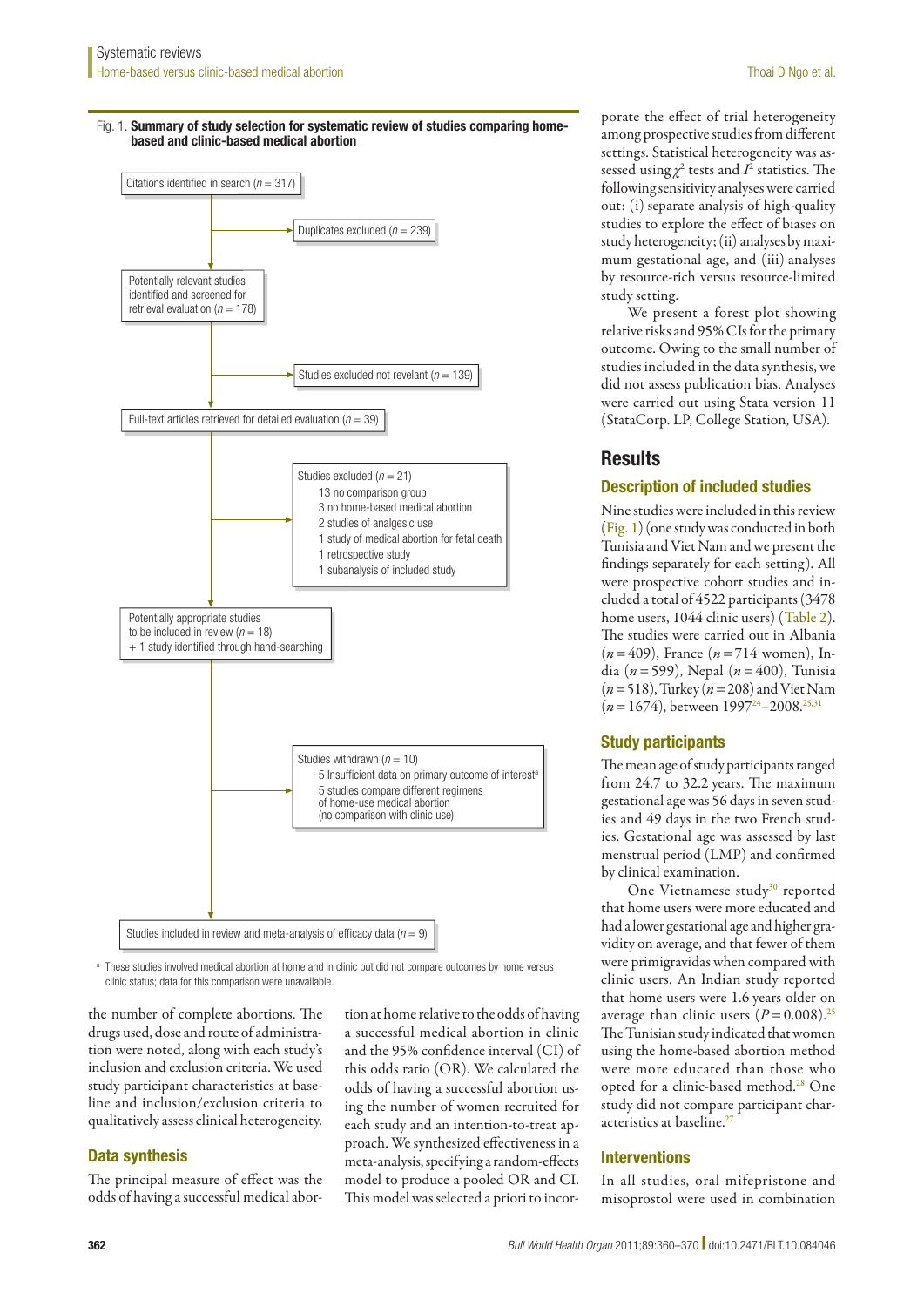<span id="page-3-0"></span>

| Study                                             | [supplementary dose];<br>Mifepristone dose (mg);<br>misoprostol dose (µg), | (no. lost to follow up)<br>women recruited<br>No.of |         | no. (%)<br>Complete al | bortion,      | OR (95% CI) <sup>b</sup><br>Complete<br>abortion, | gestational<br>Maximum<br>age (days) | health services<br>Contact with                                                                                                                                              | Women accompanied<br>administration of<br>during home | characteristics at baseline<br>Comparative participant                                                                                                                                                                                                                                    |
|---------------------------------------------------|----------------------------------------------------------------------------|-----------------------------------------------------|---------|------------------------|---------------|---------------------------------------------------|--------------------------------------|------------------------------------------------------------------------------------------------------------------------------------------------------------------------------|-------------------------------------------------------|-------------------------------------------------------------------------------------------------------------------------------------------------------------------------------------------------------------------------------------------------------------------------------------------|
|                                                   | route <sup>a</sup>                                                         | E                                                   | ပ       | E                      | ပ             |                                                   |                                      |                                                                                                                                                                              | misoprostol (%)                                       |                                                                                                                                                                                                                                                                                           |
| 2004, <sup>9</sup> Turkey<br>Akin et al.          | 200; 400; oral                                                             | 104 (4)                                             | 104 (3) | 92(88.5)               | 83 (79.8)     | $1.94(0.90 - 4.18)$                               | 56                                   | nome users made unscheduled clinic<br>11.5% of clinic users vs 3.8% of<br>visits $(P<0.04)$                                                                                  | 55                                                    | gestational age, gravidity or abortion history<br>status (married: $n = 98$ home; $n = 96$ clinic),<br>No difference in age, education, marital                                                                                                                                           |
| 2006, <sup>24</sup> Albania<br>Bracken et al      | 200; 400; oral                                                             | 361 (6)                                             | 48(1)   | 345 (97.2)             | 46 (97.9)     | $0.94(0.21 - 4.21)$                               | 56                                   | 4.2% of women made unscheduled<br>clinic visits, no difference between<br>groups; 27.1% called hotline, no<br>difference between groups                                      | 67.8                                                  | status (married: $n = 260$ home; $n = 36$ clinic)<br>gestational age, gravidity or abortion history<br>No difference in age, education, marital                                                                                                                                           |
| Bracken et al.<br>2010, <sup>25</sup> India       | 200; 400; oral                                                             | 530 (21)                                            | 69(3)   | 453 (85.5)             | 61 (88.41)    | $0.77(0.36 - 1.68)$                               | 56                                   | Not reported                                                                                                                                                                 | 84.2                                                  | abortion history. Home users were 1.6 y older<br>No difference in gestational age, gravidity or<br>than clinic users on average $(P=0.008)$ ;<br>marital status not reported                                                                                                              |
| Dagousset et<br>al. 2004, <sup>26</sup><br>France | 600; 400 [400]; oral                                                       | 120 (0)                                             | 289 (0) | 114 (95)               | 286 (99)*     | $0.20(0.05 - 0.81)$                               | 49                                   | 21.7% of home users called<br>gynaecologist                                                                                                                                  | criterion)                                            | and fewer of them were primigravida; marital<br>All women (inclusion Home users were older and more educated<br>status not reported                                                                                                                                                       |
| $200127$ Viet<br>Elul et al.<br>Nam               | 200; 400; oral                                                             | 106 (8)                                             | 14(0)   | 102 (96)               | 11 (80)       | $6.96(1.38 - 35.18)$                              | 56                                   | users made unscheduled clinic visits;<br>27% of clinic users vs 31% of home<br>7% of clinic users vs 8% of home<br>users called the clinic                                   | 78                                                    | No comparison reported; marital status not<br>reported                                                                                                                                                                                                                                    |
| 2001, $^{27}$ Tunisia<br>Elul et al.              | 200; 400; oral                                                             | 170(4)                                              | 25(0)   | 158 (93)               | 22 (88)       | $1.80(0.47 - 6.87)$                               | 56                                   | users made unscheduled clinic visits;<br>24% of clinic users vs 18% of home<br>8% of clinic users vs 8% of home<br>users called the clinic                                   | 76                                                    | No comparison reported; marital status not<br>reported                                                                                                                                                                                                                                    |
| 2004, <sup>28</sup> Tunisia<br>Hajri et al.       | 200; 400; oral                                                             | 241 (9)                                             | 82 (0)  | 233 (96.7)             | 76 (92.7)     | 2.30 (0.77-6.84)                                  | 56                                   | clinic visits; 18.5% of clinic users vs<br>14.6% of home users called study<br>2.3% of clinic users vs 5.4% of<br>nome users made unscheduled<br>hotline                     | ~22                                                   | No difference in age, marital status (married:<br>were more educated than clinic users by an<br>age, parity or abortion history. Home users<br>$n = 193$ home; $n = 193$ clinic), gestational<br>average of 1.4 y ( $P = 0.02$ )                                                          |
| 2009, <sup>29</sup> Nepal<br>Karki et al.         | 200; 400; oral                                                             | 323 (31)                                            | 77(2)   | 267 (91.4)             | 68 (90.7)     | $0.63(0.30 - 1.34)$                               | 56                                   | 9.5% of home userscalled the clinic<br>clinic visits; 20.8% of clinic users vs<br>of home users made unscheduled<br>16.9% of clinic users vs 11.1%<br>notline                | 77.9                                                  | Similar in age, education, gestational age and<br>abortion history (no statistical test reported);<br>marital status not reported                                                                                                                                                         |
| 2004, <sup>30</sup> Viet<br>Ngoc et al.<br>Nam    | 200; 400; oral                                                             | 1380 (24)                                           | 174 (0) | 1231 (88.6)            | $164(94.3)$ * | $0.50(0.26 - 0.98)$                               | 56                                   | 4.6% of clinic users vs 9.0% of home<br>users made unscheduled clinic visits<br>15.5% of home users called hotline<br>$(P = 0.047)$ ; 6.9% of clinic users vs<br>$P = 0.002$ | 73.4                                                  | and fewer of them were primigravida (0.001)<br>No difference in age, marital status (married:<br>$n = 1244$ home; $n = 158$ clinic) and abortion<br>age $(0.001)$ and higher gravidity $(< 0.001$ ),<br>(<0.001), had lower maximum gestational<br>history. Home users were more educated |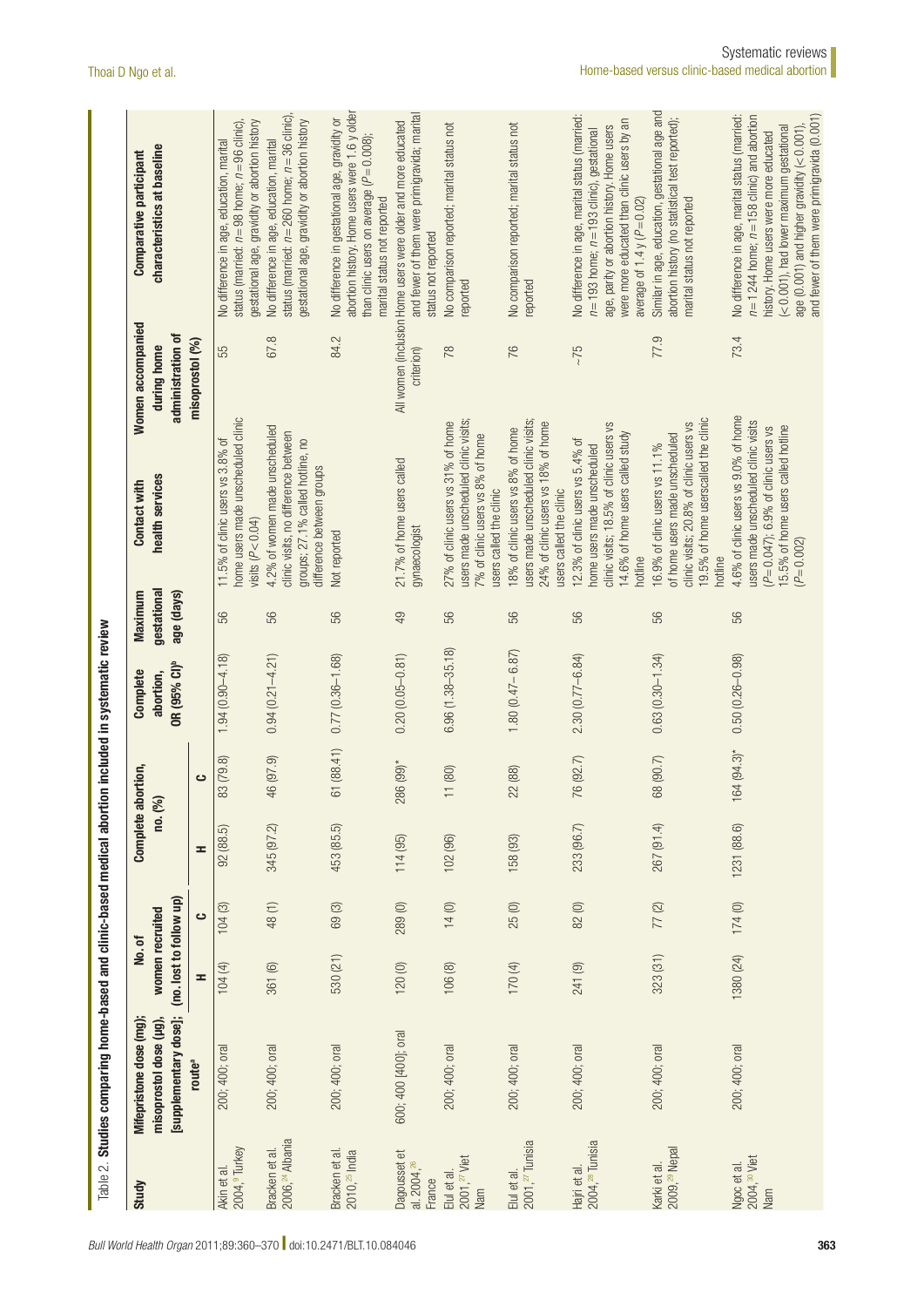| Study                              | (supplementary dose]; (no. lost to follow up)<br>nisoprostol dose (µg), women recruited<br>lifepristone dose (mg); | No. of |      | Complete abortion,<br>no. (%) |           | abortion, gestational<br>Complete Maximum<br>OR (95% CI) <sup>b</sup> age (days) | health services<br>Contact with | Women accompanied<br>administration of<br>during home | characteristics at baseline<br>Comparative participant                                                                                                                                                                            |
|------------------------------------|--------------------------------------------------------------------------------------------------------------------|--------|------|-------------------------------|-----------|----------------------------------------------------------------------------------|---------------------------------|-------------------------------------------------------|-----------------------------------------------------------------------------------------------------------------------------------------------------------------------------------------------------------------------------------|
|                                    | route <sup>a</sup>                                                                                                 |        |      |                               |           |                                                                                  |                                 | misoprostol (%)                                       |                                                                                                                                                                                                                                   |
| rovansal et<br>1.2009,31<br>France | 600; 400 [400]; oral 143 (30) 162 (64) 124 (86.7)                                                                  |        |      |                               |           | 155 $(95.8)$ * 0.30 $(0.12 - 0.72)$ 49 Not reported                              |                                 | criterion)                                            | (P<0.001); fewer of them were primigravida<br>$night(0.001)$ and higher parity<br>All women (inclusion No difference in abortion history. Home<br>users were older ( $P < 0.001$ ) and had<br><0.01). Marital status not reported |
| Total                              |                                                                                                                    | 3478   | 1044 | 3119 (89.7)                   | 972(93.1) |                                                                                  |                                 |                                                       |                                                                                                                                                                                                                                   |

<span id="page-4-0"></span>C, clinic; CI, confidence interval; H, home; OR, odds ratio; \*P<0.05.

a Deay to misoprostol is 48 hours except in Provansal et al. (36–48 hours) and Dagousset et al. (unspecified); supplementary dose of misoprostol administered to women in clinic-based groups if no expulsion of product whiti C, dinic; Cl, confidence interval; H, home; OR, odds ratio; \*P< 0.05.<br>ª Delay to misoprostol is 48 hours except in Provansal et al. (36–48 hours) and Dagousset et al. (36–48 lumspecified); supplementary dose of misoprostol ® Odds ratio: odds of complete abortion without surgery in women who used home-based relative to the odds in women who underwent clinic-based abortion.

Table 3. Side-effects and complications, their duration and the proportion of women who reported them among those who underwent home-based and clinic-based medical abortion

Table 3. Side-effects and complications, their duration and the proportion of women who reported them among those who underwent home-based and clinic-based medical abortion

| Study                                                                                                          |                  |                        |          |                             |                    |                   |                      | Side-effect/complication    |                   |                |                                              |          |                                     |                                   |                   |
|----------------------------------------------------------------------------------------------------------------|------------------|------------------------|----------|-----------------------------|--------------------|-------------------|----------------------|-----------------------------|-------------------|----------------|----------------------------------------------|----------|-------------------------------------|-----------------------------------|-------------------|
|                                                                                                                |                  | Pain/cramps            |          |                             | <b>Nausea</b>      |                   |                      | Vomiting                    |                   |                | Fever/chills                                 |          |                                     | <b>Heavy bleeding<sup>ª</sup></b> |                   |
|                                                                                                                | (3D)             | Mean no. of days % who | reported | Mean no. of days (SD) % who |                    | reported          |                      | Mean no. of days (SD) % who | reported          |                | Mean no. of days (SD) % who                  | reported | Mean no. of days (SD) % who         |                                   | reported          |
|                                                                                                                | I                |                        |          |                             |                    |                   |                      | ر<br>                       |                   |                |                                              |          | Ŧ                                   |                                   |                   |
| kin et al. 2004 <sup>9</sup>                                                                                   |                  | $2.9(3.1)$ $2.6(3.4)$  | €        | $2.0(2.8)$ 1.8 $(2.0)$      |                    | $\widetilde{\Xi}$ | $0.8(2.0)$ 0.4 (1.0) |                             | $E_{\rm}$         |                |                                              |          |                                     |                                   | $\frac{1}{2}$     |
| Bracken et al. 2006 <sup>24</sup>                                                                              |                  | $0.6(1.2)$ $0.5(1.2)$  | 90.3     | 1.1(1.4)                    |                    | 62.7              |                      |                             | 33.7              | 0.3(0.8)       | $1.0 (2.4) 0.4 (0.7)$<br>0.3 (0.8) 0.3 (0.7) |          | $2.1 (2.3)$<br>$1.9 (1.7)$<br>$2.5$ | $1.7(2.5)$<br>$2.0(2.0)$<br>$2.4$ | $\widetilde{\Xi}$ |
| Ngoc et al. 2004 <sup>30</sup>                                                                                 | $\overline{1}$ . | 14                     | €        | $\overline{5}$              | $1.2(1.4)$<br>0.8* | $\mathfrak{S}$    | $0.7(1.2)$<br>0.6    | $0.7(1.1)$<br>$0.2*$        | $\widetilde{\Xi}$ | 0.4            | Č                                            |          |                                     |                                   | $E \ncong E$      |
| Karki et al. 2009 <sup>29</sup>                                                                                |                  | ⊯                      |          | g                           | $\mathfrak{g}$     | $\mathfrak{g}$    | <b>NB</b>            |                             | 11.5              | $\mathfrak{S}$ | $\mathfrak{S}$                               | 8.5      | $\equiv$                            | $\equiv$                          |                   |
| Loo din the the the domestic din the din the theory is the ding of the ding of the theory of the ding of the d |                  |                        |          |                             |                    |                   |                      |                             |                   |                |                                              |          |                                     |                                   |                   |

C, clinic; H, home; NR, not reported; SD, standard deviation; \*P<0.05.<br>® Bleeding heavier than a normal menstrual bleed. C, clinic; H, home; NR, not reported; SD, standard deviation; \**P*<0.05. a Bleeding heavier than a normal menstrual bleed.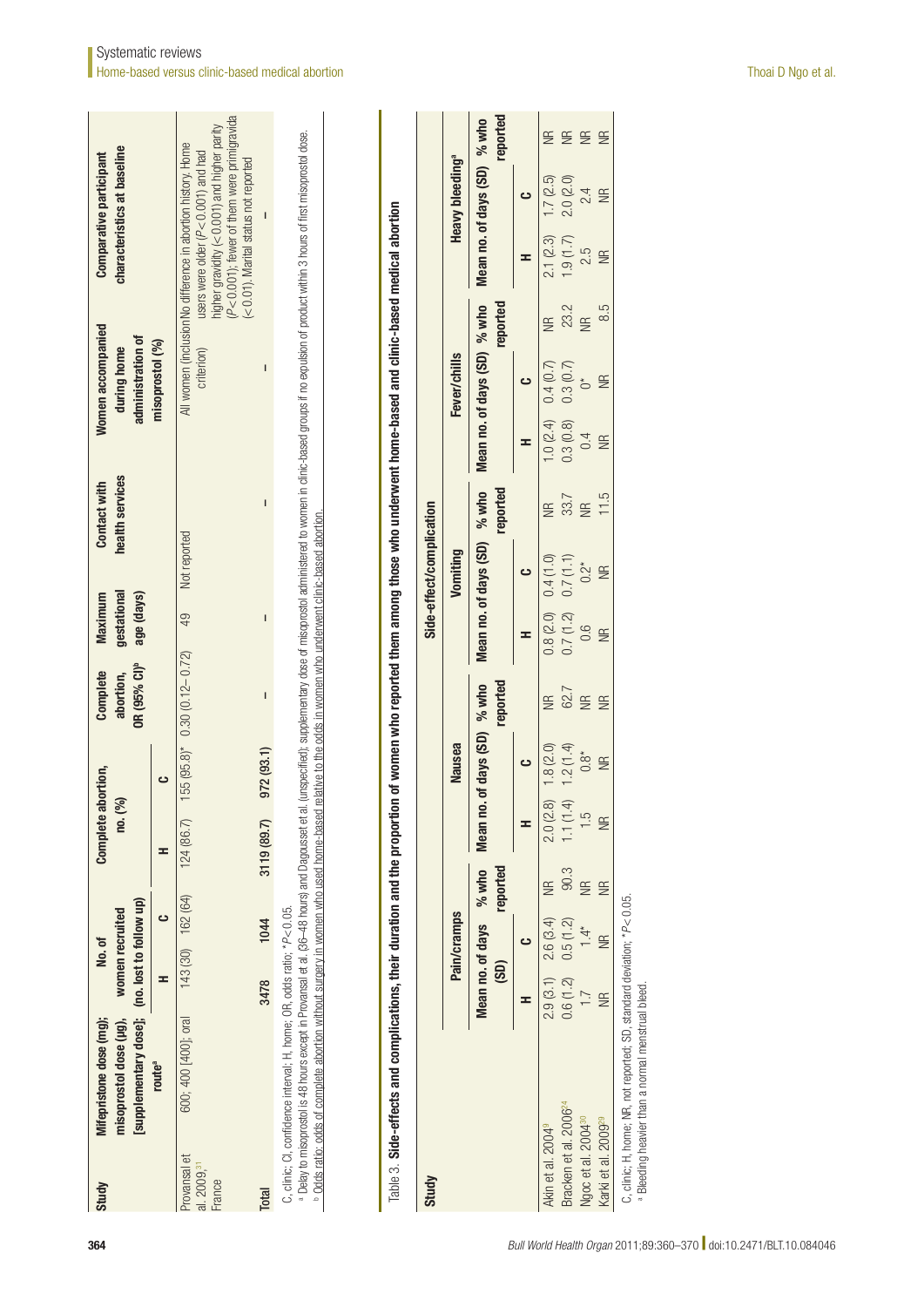to produce a medical abortion. In seven studies. 200 mg of mifepristone were used, while in the two French studies 600 mg were used.<sup>26,31</sup> The time between mifepristone and misoprostol administration was 48 hours in seven studies, 36–48 hours in one French study<sup>31</sup> and unspecified in another study.[26](#page-10-15) All studies used misoprostol 400 µg, given as two tablets of 200  $\mu$ g where specified.<sup>[9,](#page-10-1)[24](#page-10-9),[26](#page-10-15)[,28](#page-10-13)[,30](#page-10-12)</sup> In all studies, women were given mifepristone at the clinic but could choose between taking misoprostol at home or returning to take it at the clinic. All protocols detailed the use of painkillers (paracetamol, codeine or ibuprofen), which women were advised to take as needed. In seven studies women were followed up 2 weeks after mifepristone administration, while in one study they were followed up at 10–20 days.<sup>[31](#page-10-11)</sup>

Six studies required that participants live or work within 1 hour of the study site.<sup>[24,](#page-10-9)[26](#page-10-15),[27](#page-10-14),29-[31](#page-10-11)</sup> In the French studies, women who lived farther than 1 hour away from the referral hospital were ineligible for the home-based protocol but were included in the study.

## Study quality

The quality assessment based on four criteria described previously resulted in seven studies being categorized as high quality and two as low quality. Two studies scored  $4/4$ ,  $^{24,30}$  five studies scored 3/4[9](#page-10-1),[25,](#page-10-10)[27–](#page-10-14)[29](#page-10-16) and the two French studies scored  $1/4$ .<sup>[26,](#page-10-15)31</sup> (Appendix B, available at: [http://www.mariestopes.org/docu](http://www.mariestopes.org/documents/Home-based%20Medical-Abortion-Systematic-Review-Appendix.pdf)[ments/Home-based%20Medical-Abor](http://www.mariestopes.org/documents/Home-based%20Medical-Abortion-Systematic-Review-Appendix.pdf)[tion-Systematic-Review-Appendix.pdf \)](http://www.mariestopes.org/documents/Home-based%20Medical-Abortion-Systematic-Review-Appendix.pdf).

#### Complete abortion

Among the 3478 women who took misoprostol at home, the proportion who succeeded in having a complete abortion ranged from 86% in India<sup>25</sup> to 97% in Albania.[24](#page-10-9) The average success rate in this group was 89.7% (95% CI: 88.7–90.7%) ([Table](#page-3-0) 2). Among the 1044 women who took misoprostol in clinic, the success rate ranged from 80% in Turkey<sup>[9](#page-10-1)</sup> to 99% in France.<sup>[26](#page-10-15)</sup> The average success rate in this group was 93.1% (95% CI: 91.4–94.5%). The ORs for complete abortion at home versus in a clinic showed no difference in effectiveness in five studies.<sup>[9,](#page-10-1)[24](#page-10-9)[,25](#page-10-10)[,28](#page-10-13),[29](#page-10-16)</sup> In three studies (two French, $26,31$  $26,31$  one Vietnamese)<sup>[30](#page-10-12)</sup> medical abortion in clinic settings was found to be more effective, while in the study conducted in both Tunisia and Viet Nam abortion at home proved more effective (OR: 2.9; 95% CI:

1.1–8.1).<sup>27</sup> Pooled data from all nine studies showed no evidence of a difference in complete abortion rates (OR: 0.8; 95% CI: 0.5–1.5). However, study heterogeneity was high (*I*<sup>2</sup>: = 69.4%).

Subgroup analyses by study quality, maximum gestational age and study setting were equivalent, as the two studies from France also had low quality assessment scores and a maximum gestational age of 49 days (versus 56 days in the other studies). Pooled analysis of the seven highquality studies showed no difference in complete abortion rates between women who took misoprostol at home (*n*=3215) and those who took it in clinic  $(n=593)$ (OR: 1.1; 95% CI: 0.7–1.9; *I*<sup>2</sup>:62.0%) ([Fig.](#page-6-0) 2). Pooled analysis of the findings of the two French studies indicated a higher rate of successful abortion among women who took misoprostol in clinic (*n*=263 and 451) (OR: 0.2; 95% CI: 0.1–0.6).

#### Side-effects and complications

Side-effects were inconsistently reported across studies ([Table](#page-4-0) 3). Pain and cramping were experienced by >90% of women and lasted from 0.5 to 3 days.<sup>24</sup> Pooled analysis of the mean number of days of pain from three studies indicated that pain lasted 0.3 days longer in women who took misoprostol at home  $(n=1761)$  than in those who took misoprostol in clinic (*n* = 297) (weighted mean difference, WMD: 0.3 days; 95% CI: 0.1-0.5).<sup>[9,](#page-10-1)[24,](#page-10-9)[30](#page-10-12)</sup> Vomiting was reported by 12–34% of women<sup>24,29</sup> and lasted 0.3 days longer in women who took misoprostol at home  $(n = 1761)$  than in women who took misoprostol in clinic (*n*=297) (WMD: 0.32; 95% CI: 0.1–0.5). Fever also lasted longer in the former (*n*=2058) than in the latter (WMD: 0.3 days; 95% CI: 0–0.6). Pooled analysis (*n*=2058) showed no difference between home-based and clinicbased abortion in the reported duration of nausea (WMD: 0.3 days; 95% CI: −0.2 to 0.9), or the duration of heavy bleeding (WMD: 0.1 day; 95% CI: −0.1 to 0.4). In one study,[30](#page-10-12) women who took misoprostol at home were more likely to contact health services by phone or make unscheduled clinic visits ([Table](#page-3-0) 2). In three other studies, women who took misoprostol in clinic were more likely to call clinic hotlines and make unscheduled visits than women who took misoprostol at home.<sup>[9,](#page-10-1)[27](#page-10-14),[29](#page-10-16)</sup>

Serious complications were rare. Four women had severe bleeding that required transfusion. Two of these women had taken misoprostol at home; $29$  where the other two women took the misoprosotol was not reported.<sup>[25](#page-10-10)</sup> Suspected infection requiring hospitalization occurred in one case, $25$  but where the woman took the misoprostol was not reported.

#### **Acceptability**

In reporting acceptability, most studies used the following criteria: satisfaction with the method (8 studies); the likelihood of choosing the method again (9 studies); and the likelihood of recommending medical abortion to a friend (4 studies) [\(Table](#page-6-1) 4). Of the women who underwent a home-based medical abortion (*n*=3138), 84–99% were satisfied. Their average satisfaction rate was 88.4% (95% CI: 86.9–89.1). Among women who took misoprostol in clinic (*n*=867), 72–97% were satisfied. Their average satisfaction rate was 85.6% (95% CI: 82.6–87.4). Pooled analysis showed no difference in satisfaction rates between women taking misoprostol at home or in clinic (OR: 1.46; 95% CI: 0.59–3.60; *I*<sup>2</sup>: 82.2%).

About 78–97% of home users (mean 94.4%; *n*=3239) and 40–93% of clinic users (mean 61.6%; *n*=963) stated that they would choose medical abortion again. Women who took misoprostol at home were seven times more likely to choose medical abortion again than women who took misoprostol in clinic (pooled OR: 7.1; 95% CI: 2.7–18.6), although heterogeneity was high (*I*<sup>2</sup>: 94%). Four studies reported the number of women who would recommend medical abortion to a friend  $(n=1194)$ .<sup>26[,28](#page-10-13)[,29,](#page-10-16)31</sup> The pooled OR was 2.8 (95% CI: 0.5–17.3). Thus, no difference was found in this respect between women who took misoprostol at home and in clinic.

# **Discussion**

Medical abortion is an important alternative to surgical methods for the termination of pregnancy. Our review is the first to systematically compare home-based to clinic-based medical abortion. Other reviews have compared medical abortion methods by regimen $22,23$  and gestational age.<sup>23</sup> We have shown that the rate of complete abortion among women using home-based medical abortion across diverse study settings is high  $(\sim 90\%)$ , and there is no evidence of a difference in effectiveness when compared to clinicbased protocols. The rate of complete abortion reported in our review is similar to the rates reported in other reviews. For example, the Cochrane Review of medical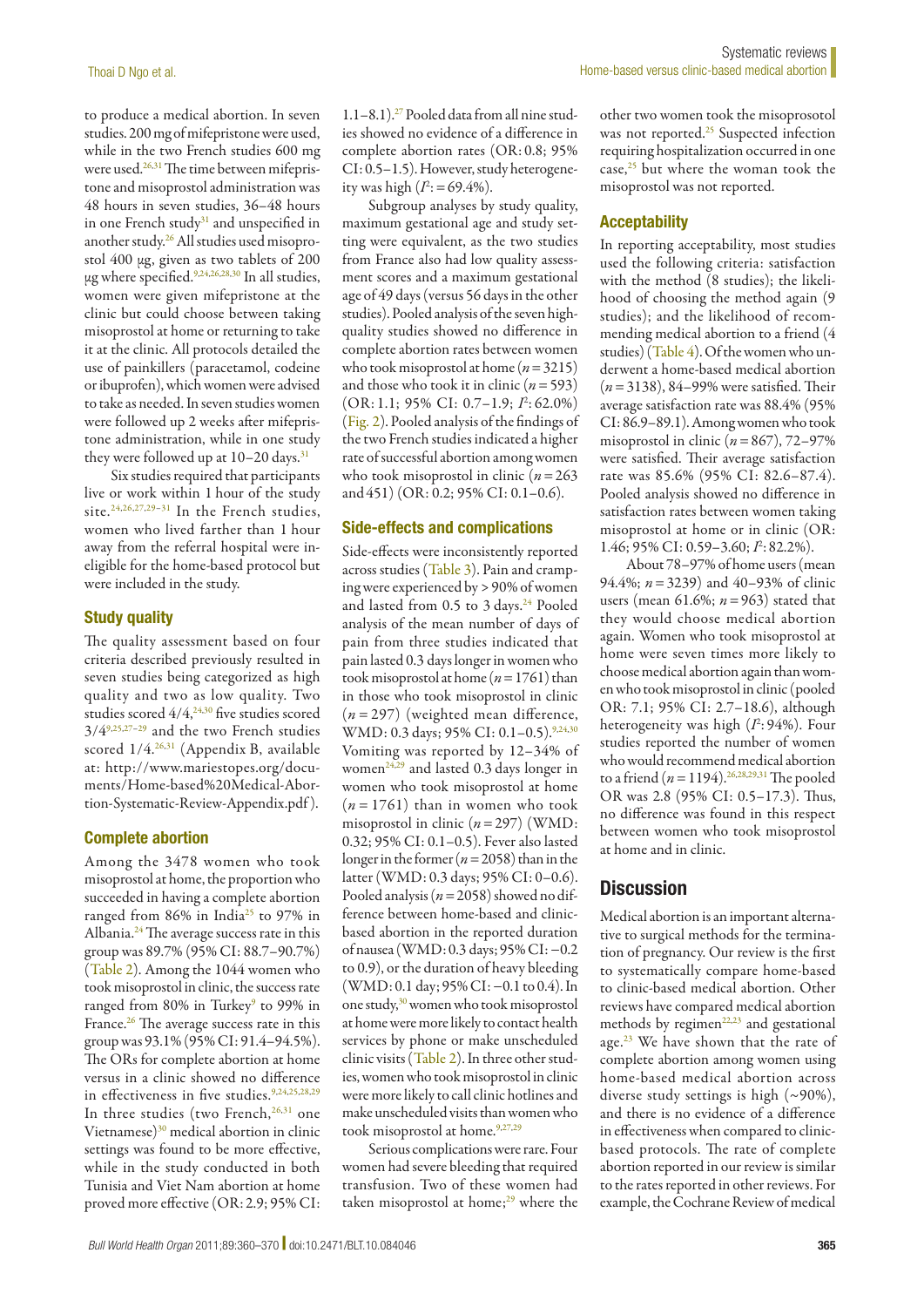#### <span id="page-6-0"></span>Fig. 2. Forest plot<sup>a</sup> comparing rates of complete abortion in women who underwent home-based and clinic-based medical abortion



CI, confidence interval; OR, odds ratio.

<sup>a</sup> Pooled data from all nine studies showed no evidence of a difference in complete abortion (odds ratio: 0.8; 95% confidence interval: 0.5–1.5).

| <b>Study</b>                             | <b>Satisfied or highly satisfied</b> | with method $(\%)$ |           |      | <b>Would choose method</b><br>again $(\%)$ |           |           | Would recommend method to<br>a friend $(\%)$ |           |
|------------------------------------------|--------------------------------------|--------------------|-----------|------|--------------------------------------------|-----------|-----------|----------------------------------------------|-----------|
|                                          | н                                    | C                  | <b>MD</b> | Н    | C                                          | <b>MD</b> | Н         | C                                            | <b>MD</b> |
| Akin et al. $20049$                      | <b>NR</b>                            | <b>NR</b>          | <b>NR</b> | 94.0 | 44.4                                       | 49.6      | <b>NR</b> | <b>NR</b>                                    | <b>NR</b> |
| Bracken et al. 2006 <sup>24</sup>        | 90.6                                 | 90.3               | 0.3       | 95.6 | 40.4                                       | 55.2      | <b>NR</b> | <b>NR</b>                                    | <b>NR</b> |
| Bracken et al. 2010 <sup>25</sup>        | 90.7                                 | 92.3               | $-1.6$    | 95.3 | 67.1                                       | 28.2      | <b>NR</b> | <b>NR</b>                                    | <b>NR</b> |
| Dagousset et al. 2004 <sup>26</sup>      | 98.5                                 | 72.2               | 26.3      | 77.5 | 59.5                                       | 18.0      | 78.8      | 50.67                                        | 28.13     |
| Elul et al. 2001, <sup>27</sup> Viet Nam | 91.0                                 | 87.0               | 4.0       | 93.0 | 33.0                                       | 60.0      | <b>NR</b> | <b>NR</b>                                    | <b>NR</b> |
| Elul et al. 2001, <sup>27</sup> Tunisia  | 94.0                                 | 91.0               | 3.0       | 96.0 | 69.0                                       | 27.0      | <b>NR</b> | <b>NR</b>                                    | <b>NR</b> |
| Hajri et al. 2004 <sup>28</sup>          | 96.3                                 | 89.4               | 6.9       | 96.5 | $89.4*$                                    | 7.1       | 97.2      | $92.5*$                                      | 4.7       |
| Karki et al. 2009 <sup>29</sup>          | 88.3                                 | 97.2               | $-8.9$    | 90.7 | 93.2                                       | $-2.5$    | 92.9      | 98.6                                         | $-5.7$    |
| Ngoc et al. 2004 <sup>30</sup>           | 83.6                                 | 91.4               | $-7.8$    | 96.1 | 38.5                                       | 57.6      | <b>NR</b> | <b>NR</b>                                    | <b>NR</b> |
| Provansal et al. 2009 <sup>31</sup>      | 98.0                                 | 92.9               | 5.1       | 91.1 | $79.6*$                                    | 11.5      | 89.1      | 85.0                                         | 4.1       |

<span id="page-6-1"></span>Table 4. Acceptability of home-based and clinic-based medical abortion in studies included in systematic review comparing homebased and clinic-based medical abortion

C, clinic; H, home; MD, mean difference; NR, not reported; \**P*<0.05.

methods for first trimester abortion noted success rates of  $>90\%$  in all studies.<sup>22</sup> Loss to follow-up was low in the included studies (4% in home-based groups, and 6% in clinic-based groups).

This review has limitations. Metaanalysis of the findings of non-randomized studies increases the possibility of biases,<sup>[32](#page-10-17)</sup> particularly self-selection bias stemming from the fact that women could choose between home-based and clinic-based medical abortion. As an illustration, women wanting to keep the procedure confidential and concealed from family members would be more likely than others to choose clinic-based abortion. Only one study reported the findings with adjustment for potential confounders[.30](#page-10-12) Our reported effect sizes are unadjusted and residual confounding and other biases are likely to have affected the estimates and study heterogeneity. Thus, the pooled estimates should be interpreted with caution.

Data from this review are limited to pregnancies no longer than 56 days. Eight of the nine included studies assessed gestational age from the date of the last menstrual period, which, according to a recent trial (*n*=4484) that compared this method with pelvic bimanual and ultrasound, is effective in determining gestational age for early medical abortion.[33](#page-10-18) In all studies, participants were required to live or work within 1 hour of the study site and to be in good health,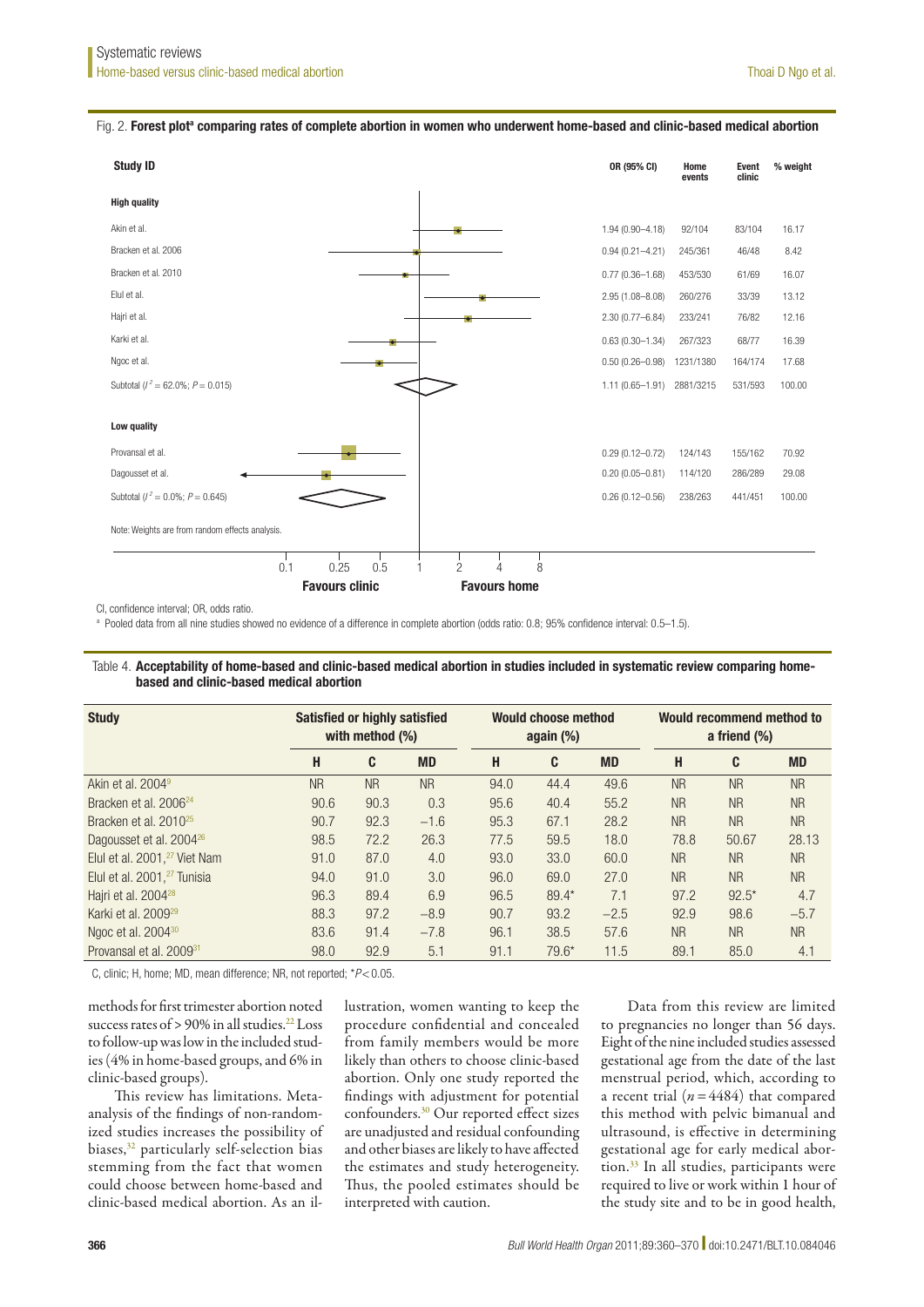and in several studies they were required to have access to a telephone. However, there was no stipulation regarding the means of transportation for getting to the study site or the presence of another person at home in case of emergency. Women participating in studies were also screened for allergies to mifepristone and misoprostol. The effectiveness of homebased medical abortion in non-research settings without the precautionary measures and support systems that were most likely in place in these and other studies, essential for compliance with ethical norms, may be less satisfactory. From the data provided in this paper it is not possible to determine just how safe medical abortion practised at home would be if back up safety measures (e.g. easy access to a health facility, consultation by phone) were absent or more relaxed. Home-based medical abortion does not preclude prior screening for ectopic pregnancy, which is a standard of care even in resource-limited settings.<sup>34</sup> Because of the inclusion of the two French studies, both categorized as low quality, this review was unable to provide robust estimates of the effectiveness of home-based medical abortion in developed settings.

Safety data from the included studies showed that of 3478 women who underwent abortion at home, two experienced heavy bleeding requiring transfusion. Thus, complications arising from use of misoprostol at home were rare. Two cases of heavy bleeding and one case of suspected infection were reported in the Indian study[.25](#page-10-10) However, the paper did not specify where the misoprostol was administered. If we assume that it was always administered at home the proportions of women affected (0.03% with infection, 0.1% with heavy bleeding) are comparable to the proportions reported in other reviews.[3](#page-9-2)[,35](#page-10-20) Most women experienced pain and cramping after misoprostol administration. Women in the home-based groups reported experiencing pain and

vomiting for slightly longer (0.3 days) than those in clinic-based groups, but they did not have more contact with health services. In the included studies, women who took misoprostol at home used self-report study cards to record any sideeffects, while those who aborted in clinic were observed in the facility. Therefore, the safety data may be subject to reporting bias. Data on side-effects were also inconsistently reported across studies and this limits their generalizability.

Women who practised home-based medical abortion appeared satisfied and likely to choose the method again. Acceptability is subject to the influence of costs and convenience, data that were unavailable for the included studies. Furthermore, the included studies did not report on other factors, such as tolerance for bleeding and pain, that could have affected acceptability.

Our findings only apply to pregnancies up to 56 days and to the oral use of mifepristone–misoprostol. Data from our review cannot be generalized to settings where mifepristone is unavailable or where misoprostol is used in higher doses to induce abortion. It is also important to emphasize that the mifepristonemisoprostol regimen is not an alternative contraceptive method.

## Implications

There is no evidence that home-based medical abortion is less effective, safe or acceptable than clinic-based medical abortion. Simplified protocols could give greater access to medical abortion to women living in restrictive and/or resource-limited settings where mortality related to unsafe abortion remains high.<sup>[36](#page-10-21)</sup> Adequate safety measures and support systems should be in place before homebased medical abortion can be offered. To further clarify the comparative effectiveness, safety and acceptability of homebased medical abortion, further studies should be conducted to explore different

regimens, routes of administration and its use for gestational ages, as well as on the use of misoprostol only for home-based medical abortion, given the high cost of mifepristone and the fact that its use is restricted in many settings. ■

#### **Acknowledgements**

The authors thank Nathalie Kapp from the Department of Reproductive Health and Research of the World Health Organization for her critical review of the manuscript and Kristen Hopkins from Marie Stopes International (MSI) for translating the French-language articles. They also thank the authors of the original studies who provided additional information for this review.

Thoai D Ngo is also based within the Research and Metrics Team at MSI, and Min Hae Park is also affiliated with the Department of Epidemiology and Population Health of the London School of Hygiene and Tropical Medicine.

Funding: The Research and Metrics Team at Marie Stopes International provided funding for this review.

Competing interests: TDN and MHP work for Marie Stopes International, an organization that provides medical abortion procedures in the United Kingdom and globally. All authors have completed the Unified Competing Interest form at [www.icmje.org/coi\\_disclosure.pdf](http://www.icmje.org/coi_disclosure.pdf) (available on request from the corresponding author) and declare: (i) no financial support for the submitted work from anyone other than their employer; (ii) no financial relationships with commercial entities that might have an interest in this review; (iii) no spouses, partners or children with relationships with commercial entities that might have an interest in this review; (iv) no non-financial interests that may be relevant to this review.

## **ملخص**

## **ّ مقارنة فعالية، وسالمة، ومقبولية اإلجهاض الطبي يف املنزل والعيادة: مراجعة منهجية**

الغرض مقارنة ممارسات الإجهاض في المنزل والعيادة من حيث الفعاليّة، والسالمة، واملقبولية.

**الطريقة** أجري بحث منهجي للتجارب العشوائية ذات الشواهد والدراسات الأترابية الاستباقية للمقارنة بين الإجهاض الطبي الذي مارس في المنزل والعيادة. وأجري البحث يف سجالت كوكران Cochrane املركزية للتجارب ذات الشواهد، وقواعد املعطيات الطبية EMBASE، وخط اسرتجاع

النشريات الطبية MEDLINE، وقواعد معطيات المعلومات السكانية عىل اإلنرتنت Popline. وكانت مخرجات البحث محط االنتباه هي فشل الإجهاض التام، والآثار الجانبية، والمقبولية. وحُسبَت نسب الأرجحية وفواصل الثقة 95%. وجُمعَت التقديرات باستخدام مُوذج التأثيرات-العشوائية. ا**لنتائج** كان هناك تسع دراسات تتوافق مع معايير الإدراج في الدراسة (عدد املشاركني فيها= 4522 مشاركاً(. كانت جميع الدراسات أترابية استباقية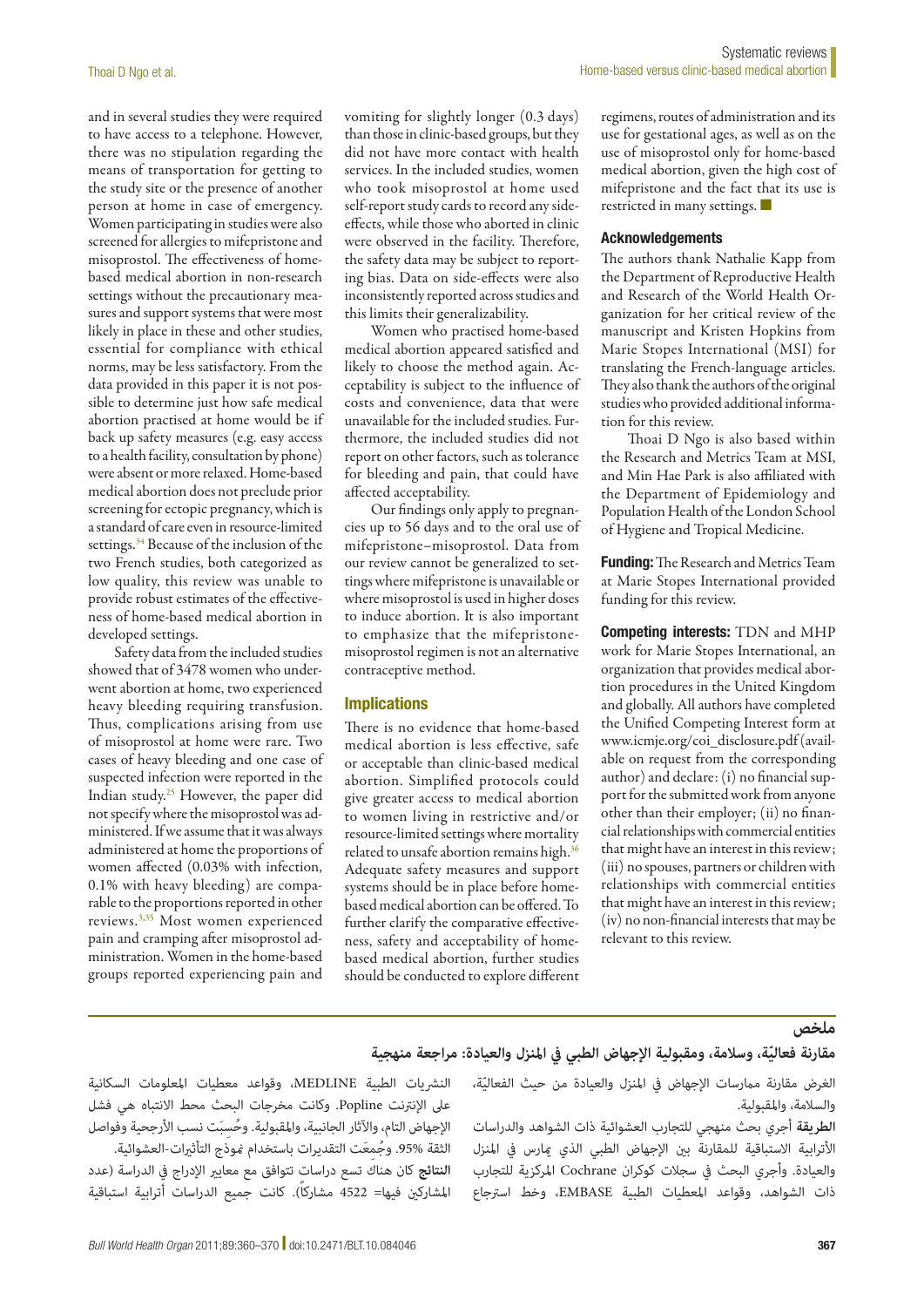الاليت أخذن ميزوبروستول يف املنزل مقارنة بالاليت أخذنه يف العيادة. وكان شعور النساء اللاتي اخترن الإجهاض الطبي في المنزل على الأرجح أكثر رضاء، كما اخترن طريقة الإجهاض مرة أخرى، وأوصين بها للصديقات وذلك مقارنة من اخترن الإجهاض الطبي في العيادة.

الا**ستنتاج** كان الإجهاض المنزلي مأموناً في ظل ظروف الدراسات المُدرَجَة في البحث. وقد أظهرت الدراسات األترابية االستباقية عدم وجود اختالفات بني ّ الفعالية أو املقبولية بني اإلجهاض الطبي يف املنزل أو يف العيادات عرب البلدان. واستخدمت ميفيربيستون وميزوبروستول إلحداث اإلجهاض. وقد تحقق إجهاض تام يف 86% إىل 97% من النساء الاليت أجرين اإلجهاض يف املنزل )عددهن= 3478(، ويف 80% إىل 99% يف النساء الاليت أجرين اإلجهاض يف العيادات (عددهن= 1044). وأظهرت جميع التحاليل المُجَمَّعَة للدراسات عدم وجود اختلاف في معدلات الإجهاض التام بين المجموعتين (نسبة الأرجحية= 0.8؛ فاصلة الثقة :95% 1.5-0.5(. وكان من النادر حدوث مضاعفات خطرية مع الإجهاض. أما الألم والقيء فاستمر لمدة أطول مقدار 0.3 يوم بين النساء

# 摘要

# 在家或在诊所进行药物流产的有效性、安全性和可接受性比较:系统评价

目的 旨在比较在家或在诊所进行药物流产的有效性、安全性和可接受性。

方法 对比较在家里或在诊所进行药物流产的随机对照试 验和前瞻性群组研究进行系统搜索。我们搜索了Cochrane 对照试验登记处、荷兰医学文摘数据库(EMBASE)、联机 医学文献分析和检索系统(MEDLINE)和人口信息数据库 (Popline)。不完全流产、副作用和可接受性是我们关心的 主要结果。OR值和95%置信区间(CIs)也进行计算。运用随 机效应模型汇集估算结果。

结果 九项研究满足入选标准(参与者 n=4522)。此九项研 究均为运用米非司酮和米索前列醇诱导药物流产的前瞻 性群组研究。在家中进行药物流产的妇女(n=3478)实现 完全流产的比例为86%到97%,而在诊所进行药物流产的 妇女(n =1044)的这一比例为80%到99%。所有研究的汇 总分析显示两组(OR=0.8;95%置信区间CI:0.5-1.5)之间的 完全流产率并无差异。因流产而产生的严重并发症鲜有 发生。在家而非在诊所服用米索前列醇的女性,疼痛和呕 吐多持续0.3天。与那些选择在诊所进行药物流产的女性 相比,选择在家进行药物流产的女性更可能得到满足、再 次选择此方法并将其推荐给朋友。

结论 在所纳入的研究中所述的适当条件下,在家进行药物 流产是安全的。前瞻性群组研究并未显示各个国家以家 为基础和以诊所为基础的药物流产在有效性或可接受性 方面的差异。

## Résumé

## Efficacité, sécurité et acceptabilité comparatives de l'avortement médical à domicile et en clinique: une évaluation systématique

Objectif Comparer l'avortement médical pratiqué à domicile et en clinique en termes d'efficacité, de sécurité et d'acceptabilité.

Méthodes Une recherche systématique en essais contrôlés randomisés et en études prospectives de cohortes a été effectuée, comparant l'avortement médical à domicile et en clinique. Les recherches ont été réalisées dans le registre central Cochrane des essais contrôlés, dans EMBASE, MEDLINE et Popline. Les principaux résultats d'intérêt étaient l'échec d'un avortement complet, les effets indésirables et l'acceptabilité. Les rapports des cotes et leurs intervalles de confiance de 95% (IC) ont été calculés. Les estimations ont été regroupées à l'aide d'un modèle à effets aléatoires.

Résultats Neuf études ont répondu aux critères d'inclusion (*n*=4 522 participants). Il s'agissait entièrement d'études prospectives de cohortes ayant utilisé la mifépristone et le misoprostol pour provoquer l'avortement. Un avortement complet a été obtenu par 86 à 97% des femmes qui ont subi l'interruption de grossesse à domicile (*n*=3 478) et par 80 à 99% des femmes qui ont subi l'interruption de grossesse en clinique (*n*=1 044). Les analyses regroupées de l'ensemble des études n'ont révélé aucune différence dans les taux d'avortement complet entre les groupes (rapport des cotes=0,8; 95% IC: 0,5–1,5). Rares ont été les complications graves de l'avortement. Les douleurs et les nausées ont duré 0,3 jour de plus chez les femmes qui ont pris le misoprostol à domicile plutôt qu'en clinique. Celles qui ont choisi un avortement à domicile étaient plus enclines à être satisfaites, à choisir à nouveau cette méthode et à la recommander à une amie par rapport aux femmes qui ont opté pour l'avortement médical en clinique.

Conclusion L'avortement médical à domicile est sans danger s'il est effectué dans le respect des conditions établies dans les études examinées. Les études prospectives de cohortes n'ont montré aucune différence dans l'efficacité ou l'acceptabilité entre l'avortement médical à domicile et en clinique dans les différents pays.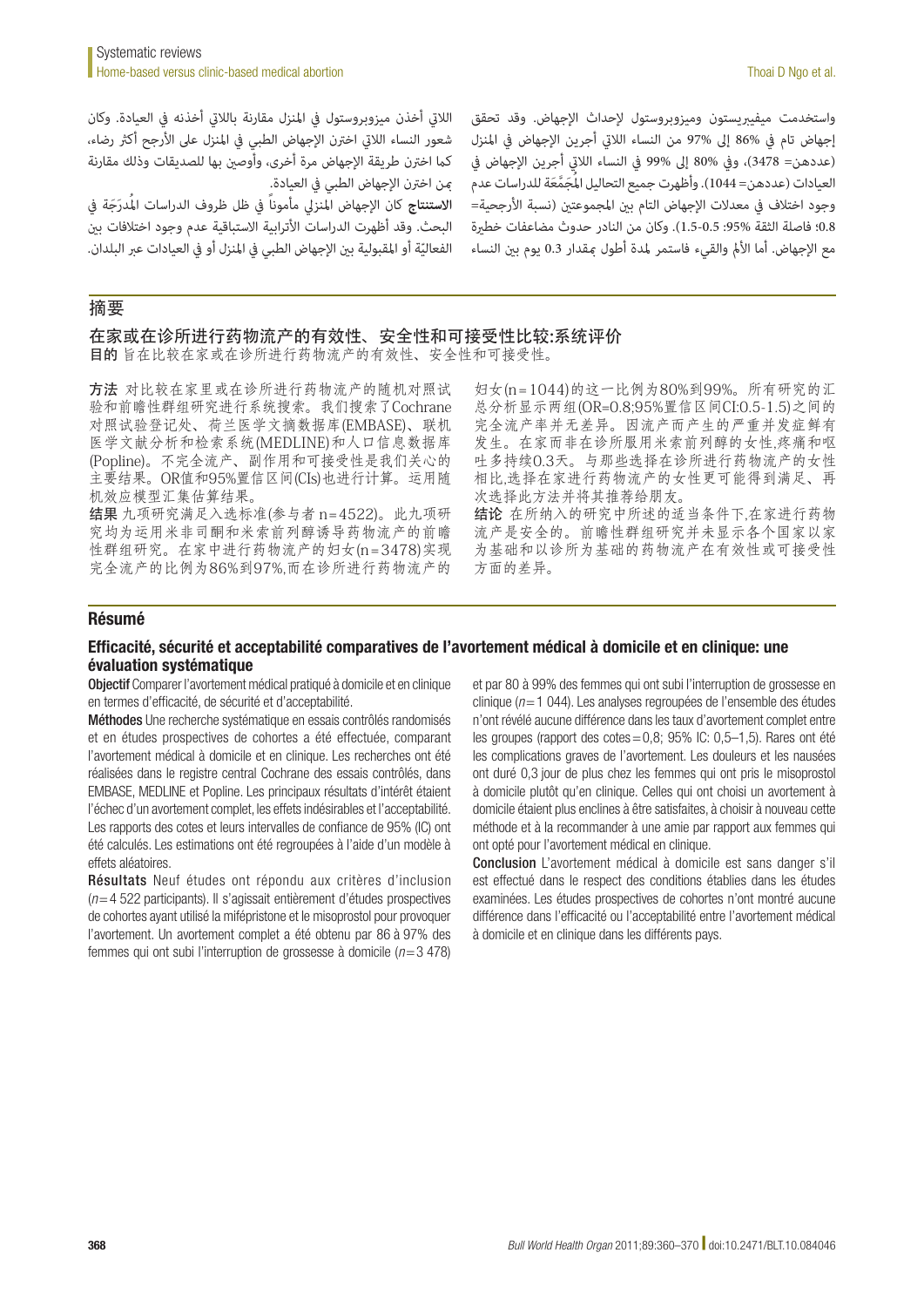#### **Резюме**

## **Сравнение эффективности, безопасности и приемлемости медикаментозных абортов, проведенных в домашних условиях и в гинекологической клинике: систематический обзор**

**Цель** Сравнить медикаментозные аборты, проведенные в домашних условиях и в гинекологической клинике, с точки зрения эффективности, безопасности и приемлемости.

Методы Проведен систематический поиск рандомизированных контролируемых испытаний и проспективных когортных исследований, в которых сравнивались медикаментозные аборты, проводившиеся в домашних условиях и с гинекологической клинике. Поиск проводился по Центральному Кокрановскому регистру контролируемых испытаний и базам данных EMBASE, MEDLINE и Popline. Основными исходами, представляющими интерес, были: неудачный аборт, побочные эффекты и приемлемость. Производился расчет отношения шансов и их 95% доверительных интервалов (ДИ). Оценки объединялись с использованием модели со случайными эффектами.

**Результаты** Критериям включения соответствовали девять исследований (*n* = 4522 участников). Все они являлись проспективными когортными исследованиями, в которых, чтобы вызвать абортивный эффект, применялись мифепристон и мизопростол. Полный аборт был достигнут у 86–97% женщин, перенесших аборт в домашних условиях (*n* = 3478), и у 80–99% женщин, перенесших аборт в гинекологической клинике (*n*=1044). Объединенный анализ данных всех исследований не выявил различий в показателях полного аборта между группами (отношение шансов=0,8; 95% ДИ: 0,5–1,5). Серьезные осложнения после аборта были редкими. У женщин, принимавших мизопростол дома, а не в гинекологической клинике, боли и рвота длились на 0,3 дня дольше. Вероятность того, что женщины будут удовлетворены, вновь выберут этот метод и рекомендуют его подруге, была выше для женщин, выбравших проведение медикаментозного аборта в домашних условиях, чем для женщин, выбравших проведения медикаментозного аборта в гинекологической клинике.

**Вывод** Проведение аборта в домашних условиях является безопасным, если местные условия соответствуют тем, что описаны в отобранных исследованиях. Проспективные когортные исследования не выявили различий между странами в эффективности или приемлемости медикаментозных абортов, проводившихся в домашних условиях и в гинекологической клинике.

# Resumen

## Comparación de la efectividad, la seguridad y la aceptación de los abortos médicos practicados en el domicilio con aquellos realizados en la clínica: una revisión sistemática

Objetivo Comparar la efectividad, la seguridad y la aceptación de los abortos médicos practicados en el domicilio con aquellos realizados en la clínica.

Métodos Se realizó una búsqueda sistemática de ensayos clínicos controlados aleatorizados y de estudios de cohortes prospectivos, comparando los abortos médicos realizados en el domicilio y en la clínica. Se realizaron búsquedas en el Registro Central de Cochrane de Ensayos Controlados, EMBASE, MEDLINE y Popline. Los resultados de interés principales fueron el fracaso para abortar completamente, los efectos secundarios y la aceptabilidad. Se calcularon las tasas de probabilidad y sus intervalos de confianza (IC) del 95%. Se reunieron los cálculos aproximados utilizando un modelo de efectos aleatorios.

Resultados Nueve estudios cumplieron los criterios de inclusión (*n*=4522 participantes). Todos fueron estudios de cohortes prospectivos que utilizaron mifepristona y misoprostol para inducir al aborto. El aborto completo se consiguió en el 86- 97% de las mujeres que se sometieron a un aborto en el domicilio (*n*=3478) y entre el 80% y el 99% de aquellas mujeres que se sometieron a un aborto en una clínica (*n*=1044). Los análisis agrupados de todos los estudios no mostraron diferencias en las tasas de aborto completo entre los grupos (tasa de probabilidad=0,8; IC del 95%: 0,5–1,5). Las complicaciones graves del aborto fueron poco frecuentes. El dolor y los vómitos duraron 0,3 días más en aquellas mujeres a las que se les administró misoprostol en el domicilio, en comparación con las que recibieron el tratamiento en la clínica. Las mujeres que optaron por un aborto médico en el domicilio mostraron un mayor grado de satisfacción, que las llevaría a elegir el método de nuevo y recomendárselo a una amiga, que aquellas mujeres que abortaron en la clínica.

Conclusión El aborto en el domicilio es seguro siempre que el lugar cuente con las condiciones incluidas en los estudios. Los estudios de cohortes prospectivos por país no han mostrado diferencias en cuanto a efectividad o aceptabilidad entre abortos médicos en el domicilio y en la clínica.

#### **References**

- <span id="page-9-0"></span>1. Creinin MD. Medical abortion regimens: historical context and overview. *Am J Obstet Gynecol* 2000;183(Suppl):S3–9. doi[:10.1067/mob.2000.107948](http://dx.doi.org/10.1067/mob.2000.107948) PMID:[10944364](http://www.ncbi.nlm.nih.gov/pubmed/10944364)
- <span id="page-9-1"></span>2. Berer M. Medical abortion: issues of choice and acceptability. *Reprod Health Matters* 2005;13:25–34. doi[:10.1016/S0968-8080\(05\)26204-3](http://dx.doi.org/10.1016/S0968-8080(05)26204-3)  PMID:[16291483](http://www.ncbi.nlm.nih.gov/pubmed/16291483)
- <span id="page-9-2"></span>3. Berer M. Medical abortion: a fact sheet. *Reprod Health Matters* 2005;13:20– 4. doi:[10.1016/S0968-8080\(05\)26212-2](http://dx.doi.org/10.1016/S0968-8080(05)26212-2) PMID:[16366018](http://www.ncbi.nlm.nih.gov/pubmed/16366018)
- <span id="page-9-3"></span>4. Clark WH, Gold M, Grossman D, Winikoff B. Can mifepristone medical abortion be simplified? A review of the evidence and questions for future research. *Contraception* 2007;75:245–50. doi:[10.1016/j.](http://dx.doi.org/10.1016/j.contraception.2006.11.011) [contraception.2006.11.011](http://dx.doi.org/10.1016/j.contraception.2006.11.011) PMID[:17362700](http://www.ncbi.nlm.nih.gov/pubmed/17362700)
- <span id="page-9-4"></span>5. Ho PC. Women's perceptions on medical abortion. *Contraception* 2006;74:11–5. doi[:10.1016/j.contraception.2006.02.012](http://dx.doi.org/10.1016/j.contraception.2006.02.012) PMID[:16781253](http://www.ncbi.nlm.nih.gov/pubmed/16781253)
- <span id="page-9-5"></span>6. Jones RK, Henshaw SK. Mifepristone for early medical abortion: experiences in France, Great Britain and Sweden. *Perspect Sex Reprod Health* 2002;34:154–61. doi:[10.2307/3097714](http://dx.doi.org/10.2307/3097714) PMID:[12137129](http://www.ncbi.nlm.nih.gov/pubmed/12137129)
- <span id="page-9-6"></span>7. Shannon C, Wiebe E, Jacot F, Guilbert E, Dunn S, Sheldon WR et al. Regimens of misoprostol with mifepristone for early medical abortion: a randomised trial. *BJOG* 2006;113:621–8. doi:[10.1111/j.1471-0528.2006.00948.x](http://dx.doi.org/10.1111/j.1471-0528.2006.00948.x) PMID:[16709204](http://www.ncbi.nlm.nih.gov/pubmed/16709204)